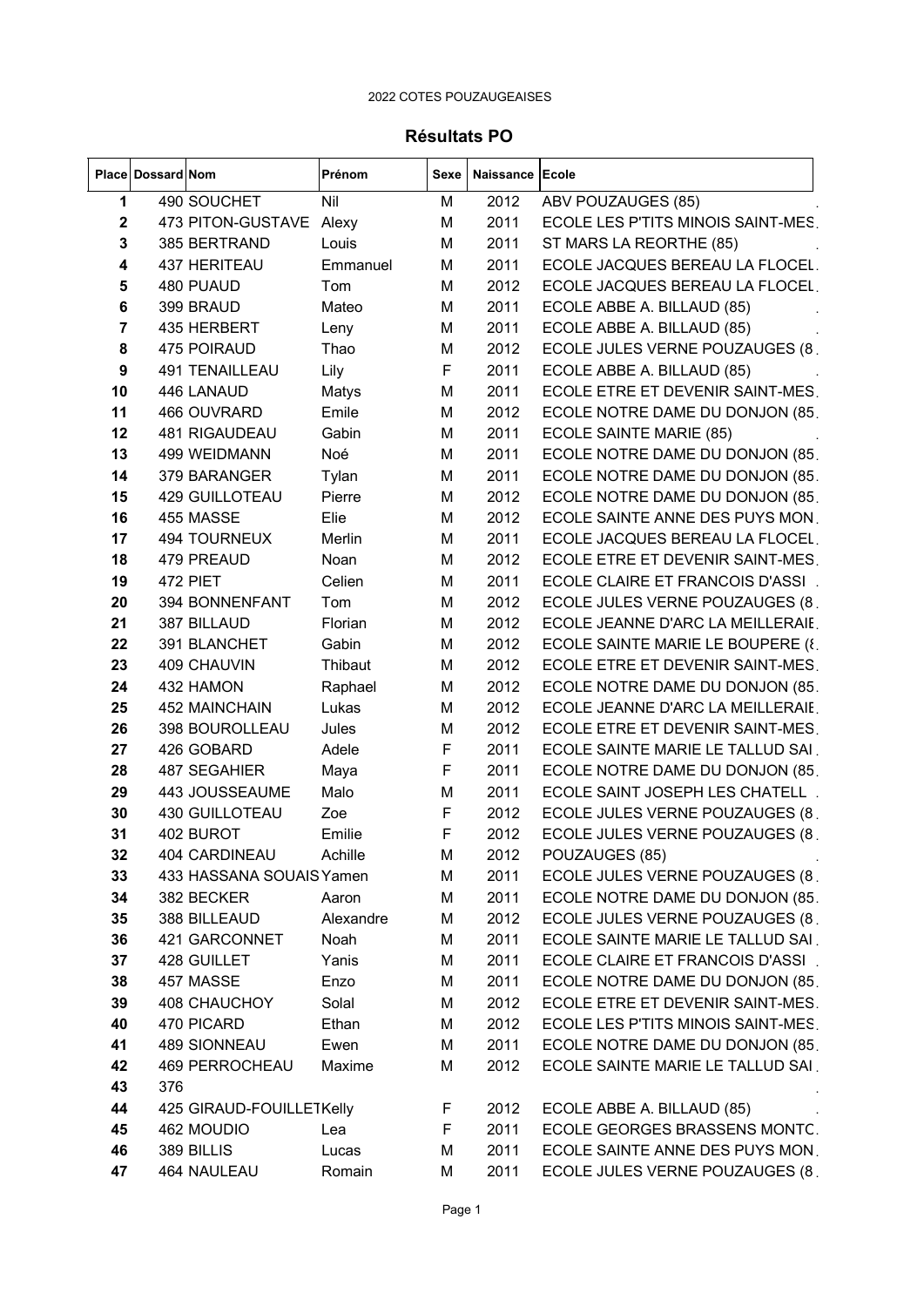| 48 | 451 LOPES                | Nina      | F | 2011 | ECOLE LES P'TITS MINOIS SAINT-MES. |
|----|--------------------------|-----------|---|------|------------------------------------|
| 49 | 414 CORNUAU              | Coralie   | F | 2011 | ECOLE NOTRE DAME DU DONJON (85.    |
| 50 | 396 BONNIN               | Lina      | F | 2012 | ECOLE ABBE A. BILLAUD (85)         |
| 51 | 384 BÉLY                 | Timéo     | M | 2011 | ECOLE JULES VERNE POUZAUGES (8.    |
| 52 | 390 BILLIS               | Lucas     | M | 2011 | <b>MONTOURNAIS (85)</b>            |
| 53 | 386 BIGAUD               | Mathis    | М | 2011 | ECOLE JEANNE D'ARC LA MEILLERAIE.  |
| 54 | 478 PREAU                | Titouan   | M | 2012 | ECOLE JULES VERNE POUZAUGES (8.    |
| 55 | 486 SAUPIN               | Jules     | М | 2012 | ECOLE NOTRE DAME DU DONJON (85.    |
| 56 | 447 LAVALLARD            | Sosthene  | M | 2012 | ECOLE JACQUES BEREAU LA FLOCEL.    |
| 57 | 497 VION                 | Ethan     | М | 2012 | ECOLE NOTRE DAME DU DONJON (85.    |
| 58 | 482 RIVIERE              | Melvyn    | M | 2012 | ECOLE NOTRE DAME DU DONJON (85.    |
| 59 | 444 KUIPER               | Raphael   | M | 2012 | ECOLE JULES VERNE POUZAUGES (8.    |
| 60 | 476 POUPET               | Nathanael | M | 2012 | ECOLE JULES VERNE POUZAUGES (8.    |
| 61 | 401 BROCHARD             | Matheo    | M | 2011 | ECOLE SAINT JOSEPH LES CHATELL.    |
| 62 | 423 GIRAUD               | Aron      | M | 2012 | ECOLE CLAIRE ET FRANCOIS D'ASSI.   |
| 63 | 434 HASSANA SOUAIS Yara  |           | F | 2011 | ECOLE JULES VERNE POUZAUGES (8.    |
| 64 | 383 BELLESOEUR           | Léana     | F | 2011 | MOUCHAMPS (85)                     |
| 65 | 411 CHOPOT               | Violette  | F | 2011 | ECOLE JULES VERNE POUZAUGES (8.    |
| 66 | 400 BREMAUD              | Axelle    | F | 2011 | ECOLE ETRE ET DEVENIR SAINT-MES.   |
| 67 | <b>500 YOU</b>           | Martin    | M | 2011 | ECOLE ETRE ET DEVENIR SAINT-MES.   |
| 68 | 392 BLUTEAU              | Inès      | F | 2011 | THOUARSAIS BOUILDROUX (85)         |
| 69 | 483 ROY-PADIOLEAU        | Clovis    | M | 2011 | ECOLE SAINTE ANNE DES PUYS MON.    |
| 70 | <b>458 MONTALENT</b>     | Maelys    | F | 2012 | ECOLE SAINTE MARIE (85)            |
| 71 | 381 BAUDU                | Lisa      | F | 2012 | ECOLE SAINTE MARIE LE BOUPERE (8.  |
| 72 | 441 INGELS               | Enzo      | М | 2011 | FONTENAY LE COMTE (85)             |
| 73 | 467 OUVRARD              | Nathan    | М | 2012 | ECOLE ABBE A. BILLAUD (85)         |
| 74 | 442 JARREAU              | Albin     | M | 2012 | ECOLE LES P'TITS MINOIS SAINT-MES. |
| 75 | 377 AUGER                | Tom       | M | 2011 | ECOLE JEANNE D'ARC LA MEILLERAIE.  |
| 76 | 417 ECHASSERIAU          | Jeanne    | F | 2012 | ECOLE SAINT JOSEPH LES CHATELL.    |
| 77 | 463 NAMBOTIN-BERN/Lison  |           | F | 2012 | ECOLE ABBE A. BILLAUD (85)         |
| 78 | 416 DECOUDRE             | Anae      | F | 2012 | ECOLE SAINT JOSEPH LA FLOCELLIE.   |
| 79 | 422 GAUTRON              | Leana     | F | 2012 | ECOLE JACQUES BEREAU LA FLOCEL.    |
| 80 | 405 CHAMARRE             | Chloe     | F | 2012 | ECOLE SAINT JOSEPH LA FLOCELLIE.   |
| 81 | 485 SARIGNAC             | Lalie     | F | 2012 | ECOLE SAINT JOSEPH LA FLOCELLIE.   |
| 82 | 424 GIRAUD               | Manon     | F | 2011 | ECOLE NOTRE DAME DU DONJON (85.    |
| 83 | 438 HOEPPE               | Maelia    | F | 2012 | ECOLE SAINT JOSEPH LES CHATELL.    |
| 84 | <b>406 CHARRIER</b>      | Mahé      | М | 2012 | SAINT LAURENT SUR SEVRE (85)       |
| 85 | 397 BOUHIER              | Leana     | F | 2012 | ECOLE JULES VERNE POUZAUGES (8.    |
| 86 | 415 CUNAT                | Alexis    | М | 2012 | ECOLE DU FIGUIER CHAVAGNES LES.    |
| 87 | 498 VRIGNAUD             | Nina      | F | 2012 | ECOLE JULES VERNE POUZAUGES (8.    |
| 88 | 474 POINT                | Rose      | F | 2011 | ECOLE JEANNE D'ARC LA MEILLERAIE.  |
| 89 | 395 BONNIFAIT            | Sacha     | М | 2012 | ECOLE SAINTE MARIE (85)            |
| 90 | 477 PRAUD                | Leonie    | F | 2011 | ECOLE JEANNE D'ARC LA MEILLERAIE.  |
| 91 | 484 SAGOT                | Morgane   | F | 2012 | ECOLE LES P'TITS MINOIS SAINT-MES. |
| 92 | 410 CHIRON               | Luce      | F | 2012 | ECOLE SAINT JOSEPH LA FLOCELLIE.   |
| 93 | 403 CAILLAUD             | Juliette  | F | 2012 | ECOLE NOTRE DAME DU DONJON (85.    |
| 94 | 445 LALU                 | Izia      | F | 2012 | ECOLE LES P'TITS MINOIS SAINT-MES. |
| 95 | 412 CLAIRAND             | Anna      | F | 2011 | ECOLE JEANNE D'ARC LA MEILLERAIE.  |
| 96 | 449 LEPRETRE-DEVILLCelia |           | F | 2012 | ECOLE LES 3 PONTS LA POMMERAIE.    |
| 97 | 440 HUCTEAU              | Kevin     | M | 2012 | ECOLE JEANNE D'ARC LA MEILLERAIE.  |
| 98 | 393 BOIRE                | Maxence   | М | 2012 | ECOLE NOTRE DAME DU DONJON (85.    |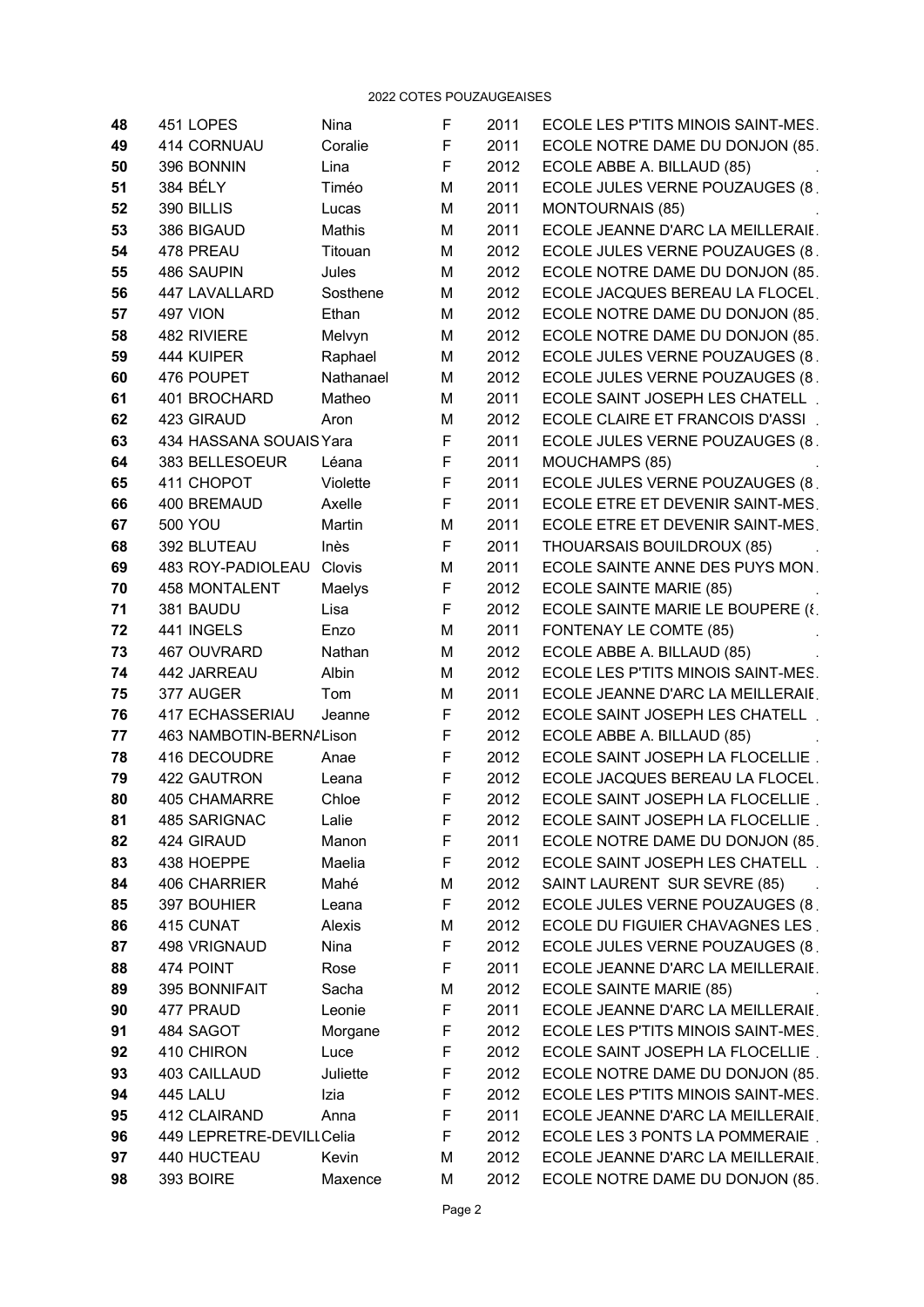| ECOLE SAINTE ANNE DES PUYS MON.   |
|-----------------------------------|
| ECOLE JULES VERNE POUZAUGES (8.   |
| ECOLE GEORGES BRASSENS MONTC.     |
| ECOLE NOTRE DAME DU DONJON (85.   |
| ECOLE JULES VERNE POUZAUGES (8.   |
| ECOLE SAINTE MARIE LE TALLUD SAI  |
| ECOLE SAINTE MARIE LE BOUPERE (8. |
| ECOLE NOTRE DAME DU DONJON (85.   |
|                                   |

## **Résultats EA FILLES**

 $\begin{bmatrix} \phantom{-} \\ \phantom{-} \end{bmatrix}$ 

| <b>Place</b>     | Dossard <b>Nom</b> |                          | Prénom    | <b>Naiss</b><br>ance | <b>Ecole</b>                       |
|------------------|--------------------|--------------------------|-----------|----------------------|------------------------------------|
| 1                |                    | 638 RIVALLAND            | Alice     | 2013                 | ECOLE NOTRE DAME DU DONJON (85.    |
| $\mathbf 2$      |                    | 555 COUTURIER            | Lison     | 2014                 | ECOLE SAINTE ANNE DES PUYS MON.    |
| 3                |                    | 571 GAUDIN               | Louane    | 2013                 | ECOLE SAINTE ANNE DES PUYS MON.    |
| 4                |                    | 514 BIRAUD               | Clemence  | 2014                 | ECOLE NOTRE DAME DU DONJON (85.    |
| 5                |                    | 582 GUILLOTEAU           | Cloé      | 2014                 | POUZAUGES (85)                     |
| 6                |                    | <b>659 TOURNEUX</b>      | Fantine   | 2014                 | ECOLE JACQUES BEREAU LA FLOCEL.    |
| 7                |                    | 577 GRELIER              | Elise     | 2014                 | ECOLE NOTRE DAME DU DONJON (85.    |
| 8                |                    | 554 COUTAND              | Janel     | 2014                 | ECOLE SAINTE ANNE DES PUYS MON.    |
| $\boldsymbol{9}$ |                    | 532 BRELAY               | Noélie    | 2013                 | ECOLE NOTRE DAME DU DONJON (85.    |
| 10               |                    | 651 SOURISSEAU           | Octavie   | 2013                 | ECOLE NOTRE DAME DU DONJON (85.    |
| 11               |                    | 575 GIRAUD               | Ylia      | 2013                 | ECOLE ABBE A. BILLAUD MONSIREIGI.  |
| 12               |                    | 584 GUILLOTON            | Isaline   | 2014                 | LA TARDIERE (85)                   |
| 13               |                    | 505 AUMONT               | Tiphaine  | 2014                 | ECOLE NOTRE DAME DU DONJON (85.    |
| 14               |                    | 632 PRAUD                | Leonie    | 2013                 | ECOLE JEANNE D'ARC LA MEILLERAIE.  |
| 15               |                    | 583 GUILLOTEAU           | Marie     | 2015                 | ECOLE NOTRE DAME DU DONJON (85.    |
| 16               |                    | 622 PAQUET               | Charlie   | 2015                 | POUZAUGES (85)                     |
| 17               |                    | 516 BLUTEAU              | Manon     | 2015                 | THOUARSAIS BOUILDROUX (85)         |
| 18               |                    | 581 GUEDON               | Haïley    | 2013                 | POUZAUGES (85)                     |
| 19               |                    | 599 LOPES                | Emmie     | 2014                 | ECOLE LES P'TITS MINOIS SAINT-MES. |
| 20               |                    | 654 TENAILLEAU           | Ysea      | 2015                 | ECOLE ABBE A. BILLAUD MONSIREIGI.  |
| 21               |                    | 506 AYMARD               | Emy       | 2013                 | ECOLE NOTRE DAME DU DONJON (85.    |
| 22               |                    | 615 NAULEAU              | Anna      | 2014                 | ECOLE JULES VERNE POUZAUGES (8.    |
| 23               |                    | 634 RAFFENEAU            | Cassy     | 2013                 | ECOLE JEANNE D'ARC LA MEILLERAIE.  |
| 24               |                    | 559 DORIN                | Célia     | 2013                 | ECOLE SAINTE ANNE DES PUYS MON.    |
| 25               |                    | 574 GIRAUD               | Thais     | 2013                 | ECOLE NOTRE DAME DU DONJON (85.    |
| 26               |                    | 515 BLANCHARD            | Pauline   | 2013                 | ECOLE NOTRE DAME DU DONJON (85.    |
| 27               |                    | 539 CHAGNEAU             | Ombeline  | 2015                 | ECOLE NOTRE DAME DU DONJON (85.    |
| 28               |                    | 586 GUYOT-DEMATTEIChiara |           | 2015                 | ECOLE LES P'TITS MINOIS SAINT-MES. |
| 29               |                    | 507 BARANGER             | Isalys    | 2014                 | ECOLE NOTRE DAME DU DONJON (85.    |
| 30               |                    | 525 BOSLIVEAU            | Jeanne    | 2015                 | ECOLE JEANNE D'ARC LA MEILLERAIE.  |
| 31               |                    | 567 GABORIEAU            | Lea       | 2013                 | ECOLE SAINT JOSEPH LA FLOCELLIE.   |
| 32               |                    | 541 CHARBONNEAU          | Zoe       | 2015                 | ECOLE NOTRE DAME DU DONJON (85.    |
| 33               |                    | 646 SEILLER              | Candice   | 2013                 | ECOLE JEANNE D'ARC LA MEILLERAIE.  |
| 34               |                    | 639 ROBIN                | Adele     | 2014                 | ECOLE JEANNE D'ARC LA MEILLERAIE.  |
| 35               |                    | 535 CAILLAUD             | Louisa    | 2013                 | ECOLE JEANNE D'ARC LA MEILLERAIE.  |
| 36               |                    | 628 POINT                | Aline     | 2013                 | ECOLE JEANNE D'ARC LA MEILLERAIE.  |
| 37               |                    | 562 FETA                 | Evangelia | 2014                 | ECOLE LES P'TITS MINOIS SAINT-MES. |
| 38               |                    | 561 ESTEVE               | Flavie    | 2014                 | ECOLE JULES VERNE POUZAUGES (8.    |
| 39               |                    | 512 BERTAUD              | Juliette  | 2013                 | ECOLE PIERRE MENANTEAU LE BOUF.    |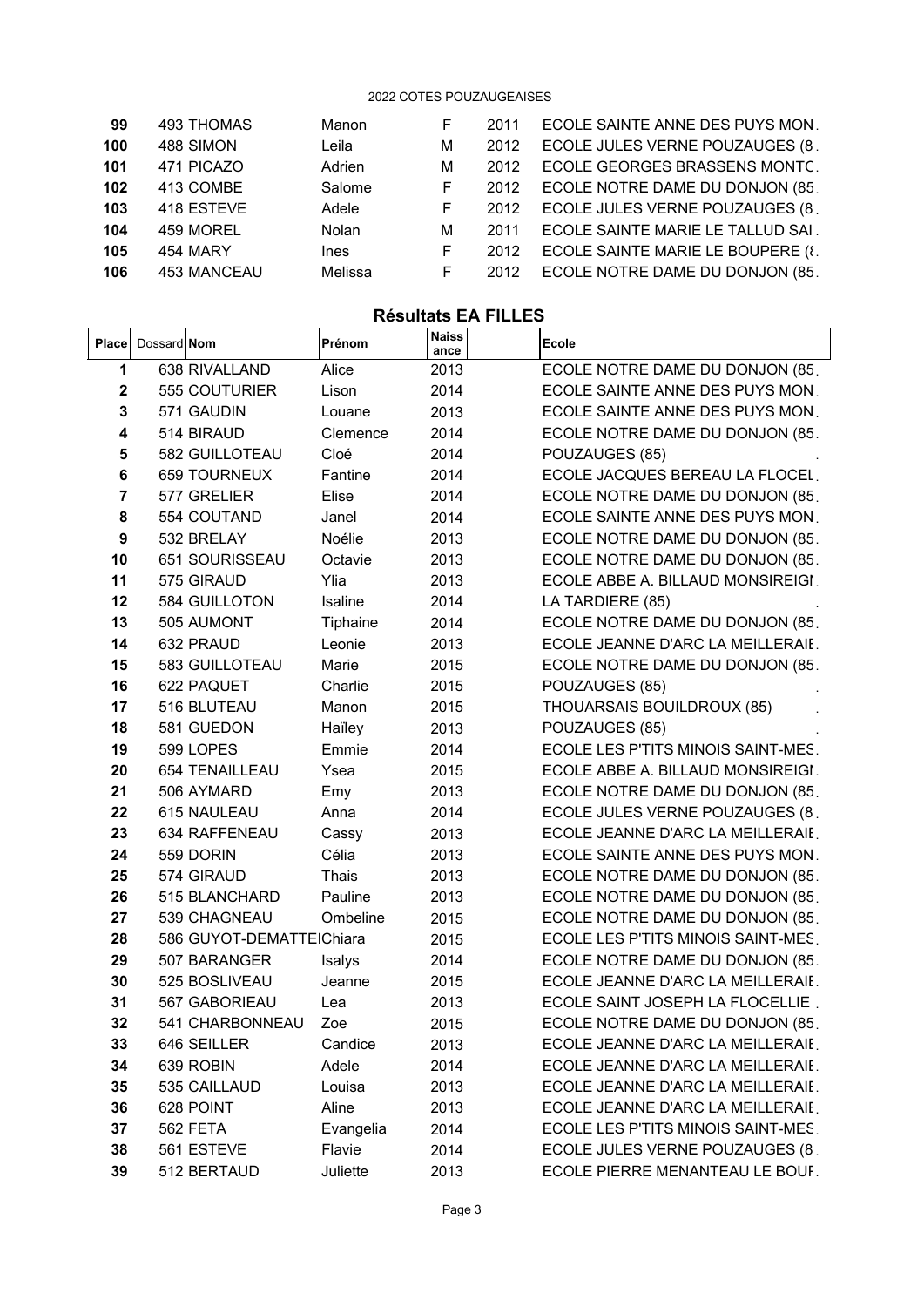| 40 | 572 GEAY        | Axelle      | 2014 | ECOLE NOTRE DAME DU DONJON (85.   |
|----|-----------------|-------------|------|-----------------------------------|
| 41 | 664 VIVIEN      | Jeanne      | 2013 | ECOLE SAINTE MARIE LE TALLUD SAI. |
| 42 | 624 PASQUIET    | Elauna      | 2014 | ECOLE LES 3 PONTS LA POMMERAIE    |
| 43 | 530 BRANCHEREAU | Flora       | 2014 | ECOLE JEANNE D'ARC LA MEILLERAIE. |
| 44 | 593 LE MENAGER  | Loui        | 2015 | ECOLE JULES VERNE POUZAUGES (8.   |
| 45 | 503 ANNEREAU    | Thelma      | 2014 | ECOLE NOTRE DAME DU DONJON (85.   |
| 46 | 644 SAHI        | Meline      | 2015 | ECOLE NOTRE DAME DU DONJON (85.   |
| 47 | 636 RAME        | Pauline     | 2014 | ECOLE JACQUES BEREAU LA FLOCEL.   |
| 48 | 635 RAME        | Justine     | 2015 | ECOLE JACQUES BEREAU LA FLOCEL.   |
| 49 | 637 RIBEIRO     | Wendy       | 2015 | ECOLE ETRE ET DEVENIR SAINT-MES.  |
| 50 | 629 POUPAR      | Siloe       | 2015 | ECOLE CLAIRE ET FRANCOIS D'ASSI.  |
| 51 | 596 LEPAGE      | Eloise      | 2015 | ECOLE JULES VERNE POUZAUGES (8.   |
| 52 | 602 MAINCHAIN   | Alix        | 2015 | ECOLE JEANNE D'ARC LA MEILLERAIE. |
| 53 | 614 MOUSSET     | Louane      | 2013 | AIZENAY (85)                      |
| 54 | 573 GIRAUD      | Leopauldine | 2014 | ECOLE NOTRE DAME DU DONJON (85.   |
| 55 | 540 CHAHER      | Taissy      | 2013 | ECOLE NOTRE DAME DU DONJON (85.   |
| 56 | 531 BRAUD       | Zelia       | 2015 | ECOLE ABBE A. BILLAUD MONSIREIGI. |
| 57 | 556 DAGUSE      | Romane      | 2015 | ECOLE SAINTE MARIE LE TALLUD SAI  |
| 58 | 547 CLERJAUD    | Mailys      | 2013 | ECOLE SAINTE MARIE LE TALLUD SAI  |
| 59 | <b>578 GRIS</b> | Meline      | 2015 | ECOLE NOTRE DAME DU DONJON (85.   |
| 60 | 524 BORDEAUX    | Zoe         | 2013 | ECOLE SAINTE MARIE LE TALLUD SAI. |
| 61 | 510 BENNOUI     | Luna        | 2014 | ECOLE JACQUES BEREAU LA FLOCEL.   |
| 62 | 529 BOURASSEAU  | Lea         | 2014 | ECOLE PIERRE MENANTEAU LE BOUF.   |

# Résultats EA Garçons

 $\ddot{\phantom{a}}$ 

|                  | <b>RESUILALS EA UAIÇUIS</b> |               |        |                                          |  |  |
|------------------|-----------------------------|---------------|--------|------------------------------------------|--|--|
|                  | <b>Place Dossard</b>        | <b>Nom</b>    | Prénom |                                          |  |  |
| 1                | 600 LUXI                    | Arthur        | 2013   | ECOLE PIERRE MENANTEAU LE BOUPERE (8.    |  |  |
| $\mathbf 2$      | 655 THABAULT                | <b>Marius</b> | 2013   | ECOLE JEANNE D'ARC LA MEILLERAIE TILLA'. |  |  |
| 3                | 533 BRETAUDEAU              | Loan          | 2014   | ECOLE NOTRE DAME DU DONJON (85)          |  |  |
| 4                | 640 ROULEAUX                | Ulysse        | 2013   | ECOLE JULES VERNE POUZAUGES (85)         |  |  |
| 5                | 627 PIGNON                  | Romain        | 2013   | ECOLE NOTRE DAME DU DONJON (85)          |  |  |
| 6                | 513 BILLIS                  | Tom           | 2013   | ECOLE SAINTE ANNE DES PUYS MONTOURN.     |  |  |
| 7                | 585 GUINOT                  | Milo          | 2013   | ECOLE NOTRE DAME DU DONJON (85)          |  |  |
| 8                | 536 CARCEL                  | Alexis        | 2015   | POUZAUGES (85)                           |  |  |
| $\boldsymbol{9}$ | 550 COQUELET                | Adrien        | 2013   | ECOLE PIERRE MENANTEAU LE BOUPERE (8.    |  |  |
| 10               | 605 MAUDET                  | Leo           | 2014   | ECOLE NOTRE DAME DU DONJON (85)          |  |  |
| 11               | 665 WEIDMANN                | Robin         | 2014   | ECOLE NOTRE DAME DU DONJON (85)          |  |  |
| 12               | 660 VACHÉ                   | Axel          | 2014   | ECOLE NOTRE DAME DU DONJON (85)          |  |  |
| 13               | 594 LEONARD                 | Loris         | 2013   | ECOLE NOTRE DAME DU DONJON (85)          |  |  |
| 14               | 668                         |               |        |                                          |  |  |
| 15               | 601 MACHI                   | Louka         | 2014   | ECOLE NOTRE DAME DU DONJON (85)          |  |  |
| 16               | <b>509 BÉLY</b>             | Kélio         | 2013   | ECOLE JULES VERNE POUZAUGES (85) (85).   |  |  |
| 17               | 612 MORIN                   | Sacha         | 2015   | ECOLE SAINT JOSEPH LES CHATELLIERS C     |  |  |
| 18               | 649 SOULARD                 | Louis         | 2014   | ECOLE NOTRE DAME DU DONJON (85)          |  |  |
| 19               | 642 ROY                     | Robin         | 2014   | ECOLE NOTRE DAME DU DONJON (85)          |  |  |
| 20               | 588 HIRLAM GUIBERT          | Louis         | 2013   | CHOLET (49)                              |  |  |
| 21               | 671                         |               |        |                                          |  |  |
| 22               | 616 NOYERS                  | Bart          | 2013   | ECOLE SAINT JOSEPH LES CHATELLIERS C.    |  |  |
| 23               | 650 SOULLARD                | Sacha         | 2014   | ECOLE SAINTE MARIE LE BOUPERE (85)       |  |  |
| 24               | 620 PAJOT                   | Allan         | 2014   | ECOLE ABBE A. BILLAUD MONSIREIGNE (85).  |  |  |
| 25               | 591 KERVAZO                 | Clement       | 2013   | ECOLE NOTRE DAME DU DONJON (85)          |  |  |
|                  |                             |               |        |                                          |  |  |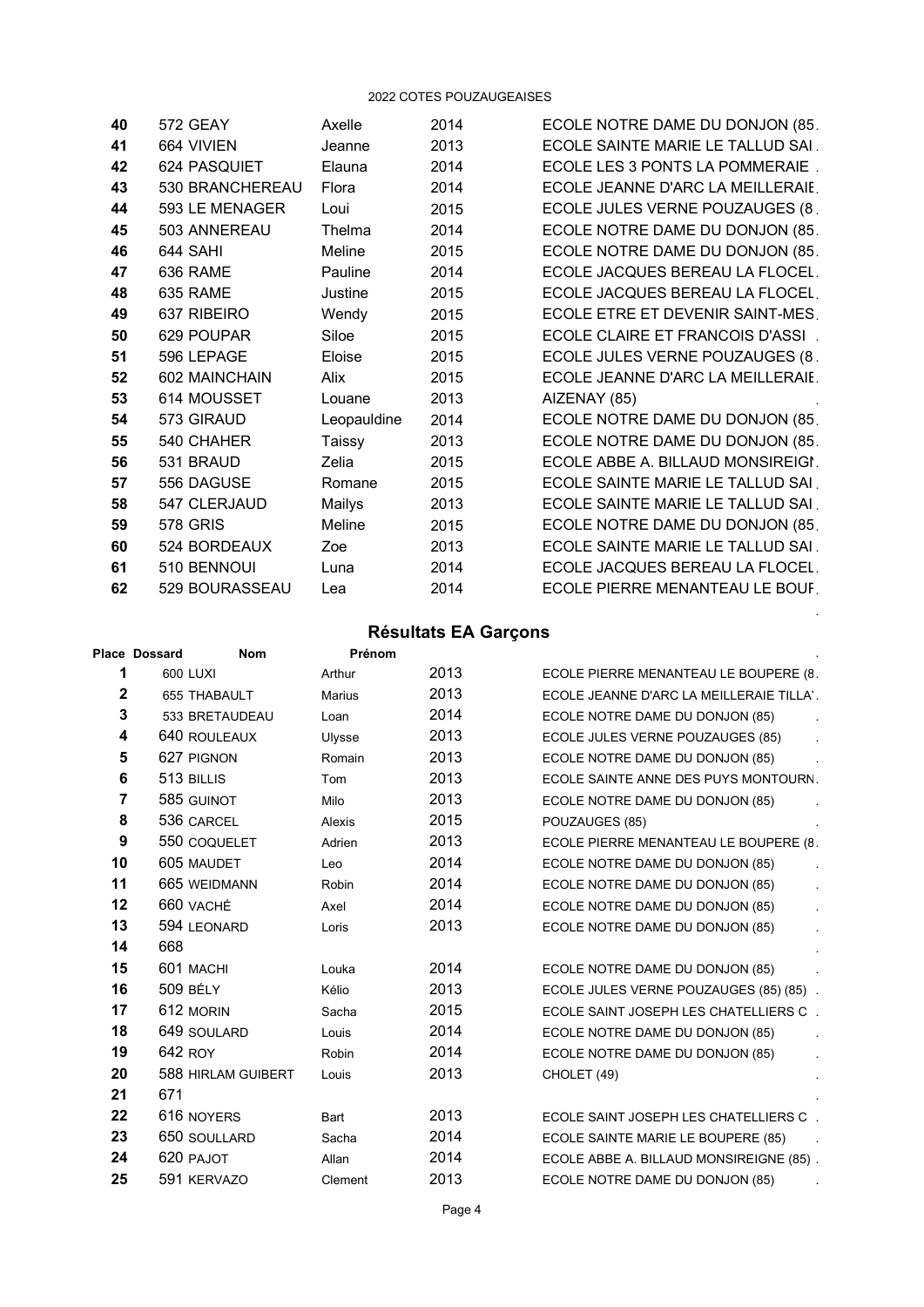| 26 | 607 MERCIER     | Marceau         | 2012 | ECOLE ETRE ET DEVENIR SAINT-MESMIN (85.   |
|----|-----------------|-----------------|------|-------------------------------------------|
| 27 | 595 LEONARD     | Milo            | 2014 | ECOLE NOTRE DAME DU DONJON (85)           |
| 28 | 647 SIONNEAU    | Manoé           | 2015 | ECOLE NOTRE DAME DU DONJON (85)           |
| 29 | 508 BECKER      | Romann          | 2013 | ECOLE NOTRE DAME DU DONJON (85)           |
| 30 | 630 POUPET      | Ruben           | 2015 | ECOLE SAINT JOSEPH LES CHATELLIERS C.     |
| 31 | 652 SOURISSEAU  | Paul            | 2013 | ECOLE NOTRE DAME DU DONJON (85)           |
| 32 | 552 COTILLON    | <b>Baptiste</b> | 2013 | ECOLE LES P'TITS MINOIS SAINT-MESMIN (8.  |
| 33 | 626 PIGNON      | Noe             | 2014 | ECOLE NOTRE DAME DU DONJON (85)           |
| 34 | 567 GABORIEAU   | Lea             | 2013 | ECOLE SAINT JOSEPH LA FLOCELLIERE SEV.    |
| 35 | 645 SAVIN       | Leam            | 2014 | ECOLE JEANNE D'ARC LA MEILLERAIE TILLA'.  |
| 36 | 634 RAFFENEAU   | Cassy           | 2013 | ECOLE JEANNE D'ARC LA MEILLERAIE TILLA'.  |
| 37 | 603 MARTINEAU   | Jules           | 2014 | ECOLE NOTRE DAME DU DONJON (85)           |
| 38 | 551 COQUELET    | Robin           | 2015 | ECOLE PIERRE MENANTEAU LE BOUPERE (8.     |
| 39 | 598 LIVREAU     | Mael            | 2014 | ECOLE SAINT JOSEPH LA FLOCELLIERE SEV.    |
| 40 | 604 MAUDET      | Julien          | 2015 | ECOLE NOTRE DAME DU DONJON (85)           |
| 41 | 631 POUPLIN     | Sohane          | 2013 | ECOLE JEANNE D'ARC LA MEILLERAIE TILLA'.  |
| 42 | 608 MEUNIER     | Thimeo          | 2015 | ECOLE SAINT JOSEPH LA FLOCELLIERE SEV.    |
| 43 | 662 VEQUEAU     | Ethan           | 2015 | ECOLE SAINTE MARIE LE TALLUD SAINTE GE.   |
| 44 | 656 THOMAS      | Lucas           | 2014 | ECOLE SAINTE ANNE DES PUYS MONTOURN.      |
| 45 | 658 THOMAS      | Matteo          | 2014 | ECOLE SAINTE ANNE DES PUYS MONTOURN.      |
| 46 | 618 OUVRARD     | Valentin        | 2015 | ECOLE ABBE A. BILLAUD MONSIREIGNE (85).   |
| 47 | 563 FILLON      | Gauthier        | 2014 | ECOLE NOTRE DAME DU DONJON (85)           |
| 48 | 568 GABORIT     | Louis           | 2015 | ECOLE NOTRE DAME DU DONJON (85)           |
| 49 | 557 DAVIAUD     | Jimmy           | 2014 | ECOLE JACQUES BEREAU LA FLOCELLIERE.      |
| 50 | 633 PREAU       | Corentin        | 2015 | ECOLE JULES VERNE POUZAUGES (85)          |
| 51 | 538 CELLIER     | Axel            | 2015 | SAINT AMAND SUR SEVRE (79)                |
| 52 | <b>666 YVAI</b> | Mael            | 2015 | ECOLE JACQUES BEREAU LA FLOCELLIERE.      |
| 53 | 610 MOREAU      | Paco            | 2015 | ECOLE NOTRE DAME DU DONJON (85)           |
| 54 | 528 BOULANGER   | Iris            | 2014 | ECOLE SAINTE MARIE (85)                   |
| 55 | 565 FORTIN      | Nohlan          | 2013 | ECOLE PIERRE MENANTEAU LE BOUPERE (8.     |
| 56 | 566 FROHARD     | Abel            | 2013 | ECOLE LES P'TITS MINOIS SAINT-MESMIN (85. |
| 57 | 518 BODIN       | Mathis          | 2015 | ECOLE JEANNE D'ARC LA MEILLERAIE TILLA'.  |
| 58 | 667 ZOGBANDE    | Théo            | 2014 | LA MEILLERAIE-TILLAY (85)                 |
| 59 | 570 GANDRILLON  | Ethan           | 2014 | ECOLE NOTRE DAME DU DONJON (85)           |
| 60 | 653 TENAILLEAU  | Mae             | 2015 | ECOLE ABBE A. BILLAUD MONSIREIGNE (85).   |
| 61 | 609 MICHELEAU   | Sacha           | 2015 | ECOLE SAINTE MARIE LE BOUPERE (85)        |
| 62 | 542 CHARRIAU    | Lucien          | 2014 | ECOLE SAINTE MARIE LE TALLUD SAINTE GE.   |
| 63 | 553 COURTOIS    | Thao            | 2014 | ECOLE JULES VERNE POUZAUGES (85)          |
| 64 | 545 CLAUDE      | Amael           | 2015 | ECOLE SAINT JOSEPH LES CHATELLIERS C.     |
| 65 | 521 BOISSINOT   | Paulin          | 2014 | ECOLE LES 3 PONTS LA POMMERAIE SUR SE.    |
| 66 | 623 PARPAILLON  | Louison         | 2014 | ECOLE SAINTE MARIE (85)                   |
| 67 | 504 AUGER       | Lenny           | 2014 | ECOLE JEANNE D'ARC LA MEILLERAIE TILLA'.  |
| 68 | 619 PAIN        | Gabryel         | 2014 | ECOLE NOTRE DAME DU DONJON (85)           |
| 69 | 546 CLEMENTINO  | Mael            | 2015 | ECOLE NOTRE DAME DU DONJON (85)           |
| 70 | 621 PALLIN      | Loris           | 2015 | ECOLE NOTRE DAME DU DONJON (85)           |
| 71 | 520 BOISSEAU    | Timeo           | 2015 | ECOLE JACQUES BEREAU LA FLOCELLIERE.      |
| 72 | 661 VALLE       | Leonard         | 2015 | ECOLE SAINTE MARIE LE BOUPERE (85)        |
| 73 | 670             |                 |      |                                           |
| 75 | 579 GRIS        | Timeo           | 2013 | ECOLE NOTRE DAME DU DONJON (85)           |
| 76 | 597 LEVAZEUX    | Lucas           | 2014 | ECOLE JACQUES BEREAU LA FLOCELLIERE.      |
| 77 | 519 BODIN       | Maxence         | 2013 | ECOLE SAINTE MARIE REAUMUR (85)           |
|    |                 |                 |      |                                           |